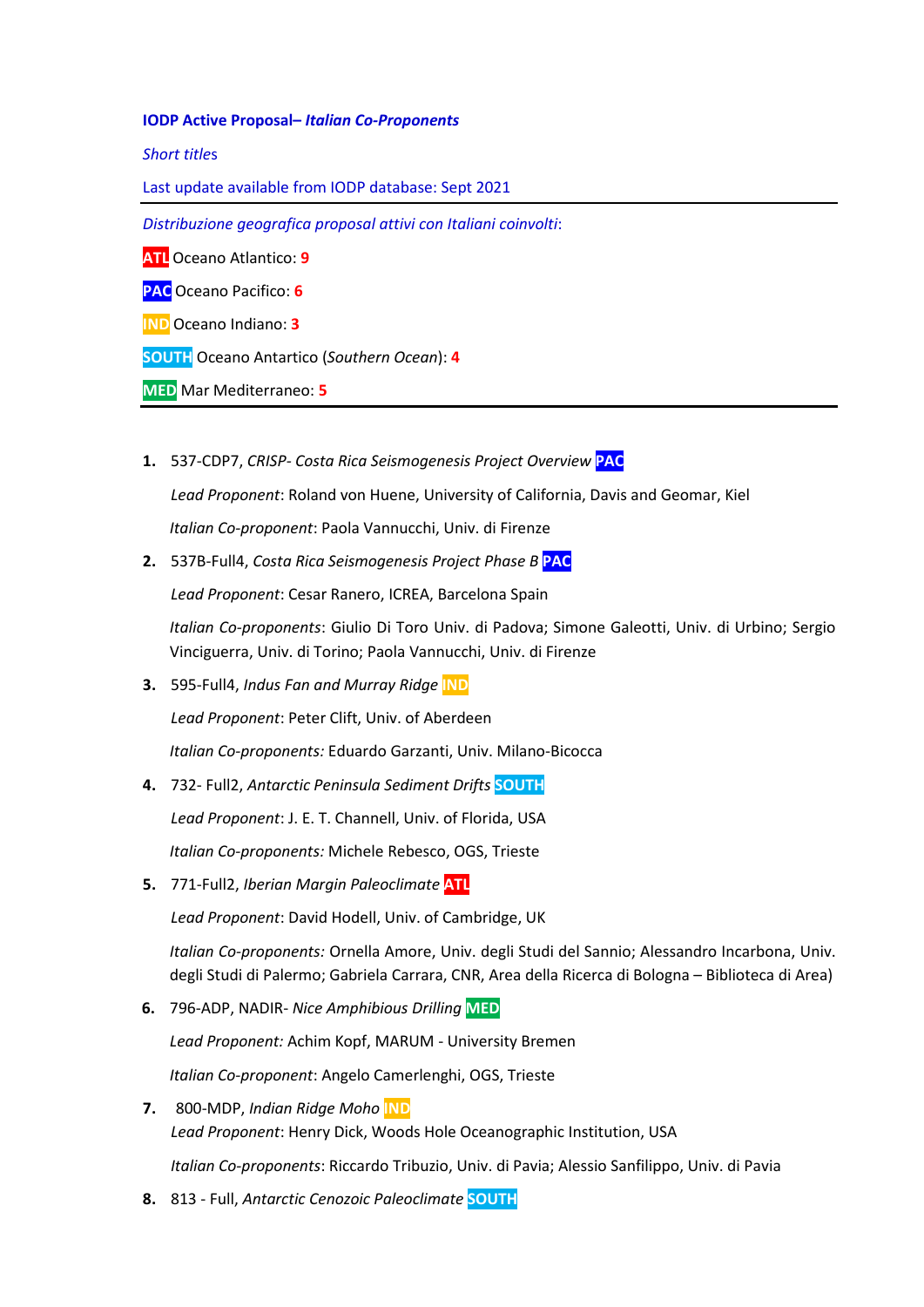*Lead Proponent*: Trevor Williams, Lamont-Doherty Earth Observatory, Columbia Univ., USA

*Italian Co-proponents:* Laura De Santis, OGS, Trieste

**9.** 857 - MDP2, *DREAM: Mediterranean Salt Giant* **MED**

*Lead Proponent*: Angelo Camerlenghi OGS, Trieste

*Italian Co-proponents:* Marco Roveri, Univ. di Parma; Stefano Lugli, Univ. di Modena e Reggio-Emilia; Vinicio Manzi, Univ. di Parma

**10.** 857B-Pre, *DREAM: Balearic Promontory* **MED**

*Lead Proponent*: Johanna Lofi, Univ. of Montpellier

*Italian Co-proponents*: Angelo Camerlenghi, OGS, Trieste; Antonio Caruso, Univ. di Palermo; Francesco Dela Pierre, Univ. di Torino; Stefano Lugli, Univ. di Modena e Reggio-Emilia; Vinicio Manzi, Univ. di Parma; Marco Roveri, Univ. di Parma

**11.** 857C - Full2, *DREAM: Lago-Mare deposits* **MED**

*Lead Proponent*: Claudia Bertoni, Univ. of Oxford, UK

*Italian Co-proponent*: Angelo Camerlenghi, OGS, Trieste

**12.** 859 - Full2, *Amazon Margin Drilling* **ATL**

*Lead Proponent*: Paul Baker, Duke University, USA

*Italian Co-proponent*: Isabella Raffi, Univ. di Chieti-Pescara

**13.** 876 - Pre, *Bend-Fault Serpentinization* **PAC**

*Lead Proponent*: Jason Morgan, Royal Holloway, Univ. of London

*Italian Co-proponent*: Paola Vannucchi, Univ. di Firenze

**14.** 892 - Full2, *Reykjanes Mantle Convection* **ATL**

*Lead Proponent*: Ross Parnell-Turner, Woods Hole Oceanographic Institution, USA

*Italian Co-proponents:* Michele Rebesco, OGS, Trieste

- **15.** 908 APL, *Costa Rica Megathrust Fluid-Pressure* **PAC** *Lead Proponent*: Nathan Bangs, Univ. of Texas at Austin, Institute for Geophysics, USA *Italian Co-proponent*: Paola Vannucchi, Univ. di Firenze
- **16.** 927 Full2, *Tyrrhenian Continent-Ocean Transition* **MED**

*Lead Proponent*: Nevio Zitellini, CNR-ISMAR, Bologna

*Italian Co-proponent*: Angelo Camerlenghi, OGS, Trieste; Daniele Brunelli, Univ. Modena e Reggio-Emilia; Isabella Raffi, Univ. Chieti-Pescara; Marco Ligi, CNR-ISMAR, Bologna; Umberta Tinivella, OGS, Trieste; Stefano Lugli, Univ. di Modena e Reggio-Emilia; Maria Filomena Loreto, CNR-ISMAR, Bologna

**17.** 945 – Full2, *Brazilian Equatorial Margin Paleoceanography* **ATL**

*Lead Proponent*: Luigi Jovane, Instituto Oceanografico da Universidade de Sao Paulo, Brazil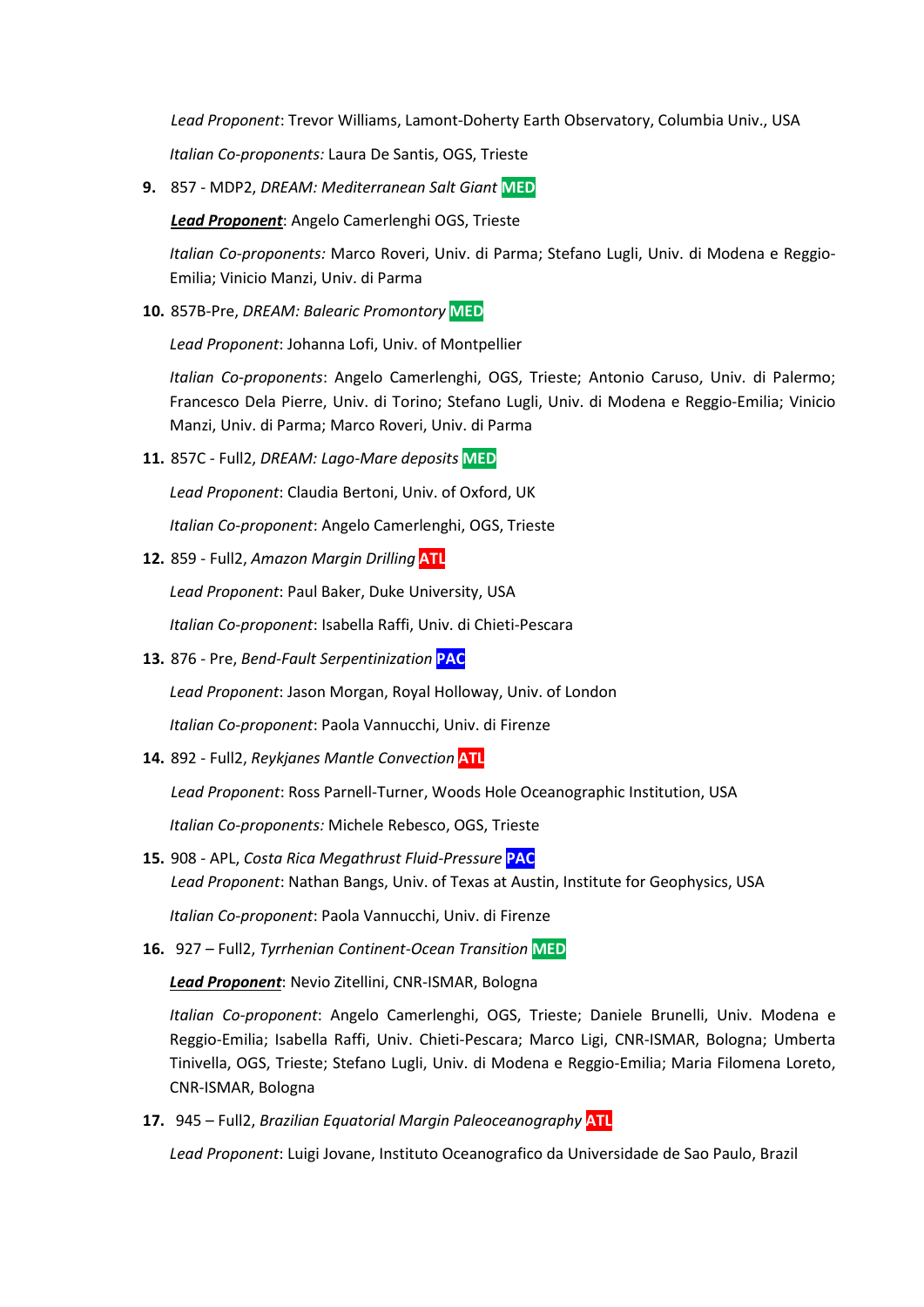*Italian Co-proponent*: Fabrizio Frontalini, Univ. degli Studi di Urbino "Carlo Bo"; Fabio Florindo, INGV, Roma; David Jacopini, Univ. degli Studi di Napoli Federico II

**18.** 954 - APL, *East Fram Strait Paleo Archive* **ATL** *Lead Proponent*: Renata Giulia Lucchi, OGS, Trieste / CAGE – UiT, Tromsø

*Italian Co-proponent*: Michele Rebesco, OGS, Trieste; Riccardo Geletti, OGS, Trieste; Caterina Morigi, Univ. di Pisa; Leonardo Sagnotti, INGV, Roma; Florence Colleoni, OGS, Trieste

**19.** 967 – Full2, *Ontong Java Nui LP* **PAC** *Lead Proponent*: Sano, Takashi Sano, National Museum of Nature and Science, Japan

*Italian Co-proponent*: Elisabetta Erba, Univ. di Milano

**20.** 971-Full2*, Kane Megamullion Deep Drilling* **ATL**

*Lead Proponent*: Alessio Sanfilippo, Univ. Pavia

**21.** 979-Full2, *The opening of the Arctic-Atlantic Gateway Paleoclimate: tectonic, oceanographic and climatic dynamics* **ATL**

*Lead Proponent*: Wolfram Geissler, Alfred Wegener Institute Helmholtz Centre for Polar and Marine Research, Germany

*Italian Co-proponent*: Caterina Morigi, Univ. Pisa; Renata Giulia Lucchi, OGS

**22.** 983-Pre, *Kerguelen Plateau Climate Chronicles - outstanding high-resolution archive of Cenozoic climatic and oceanographic changes in the southern Indian Ocean* **IND** *Lead Proponent*: Thomas Westerhold, MARUM – Univ. of Bremen

*Italian Co-proponent*: Claudia Agnini, Univ. di Padova

**23.** 985 – Full2, *East Fram Strait Paleo Archive* **ATL** *Lead Proponent*: Renata Giulia Lucchi, OGS, Trieste / CAGE – UiT, Tromsø

*Italian Co-proponent*: Michele Rebesco, OGS, Trieste; Riccardo Geletti, OGS, Trieste; Caterina Morigi, Univ. di Pisa; Chiara Caricchi, INGV, Roma; Florence Colleoni, OGS, Trieste

**24.** 993 – Pre, *From arc splitting to oceanic spreading: testing models of back-arc basin formation* **PAC**

*Lead Proponent*: Fabio Caratori Tontini, Univ. Genova (dal 1° maggio 2021)

*Italian Co-proponent*: Luca Cocchi, INGV, Roma

**25.** 998 – Pre, *Tracing Antarctic Cryosphere Origins to Climate And Tectonics* **SOUTH** *Lead Proponent*: Robert McKay, Antarctic Research Centre, Victoria University of Wellington, New Zealand

*Italian Co-proponent*: Laura De Santis, OGS

- **26.** 1002 Pre, *Totten Glacier Climate Vulnerability* **SOUTH** *Lead Proponent*: Bradley Opdykey, The Australian National University, Australia *Italian Co-proponent*: Federica Donda, OGS
- **27.** 1004 APL, *Nadir K-Pg impact Crater* **ATL**